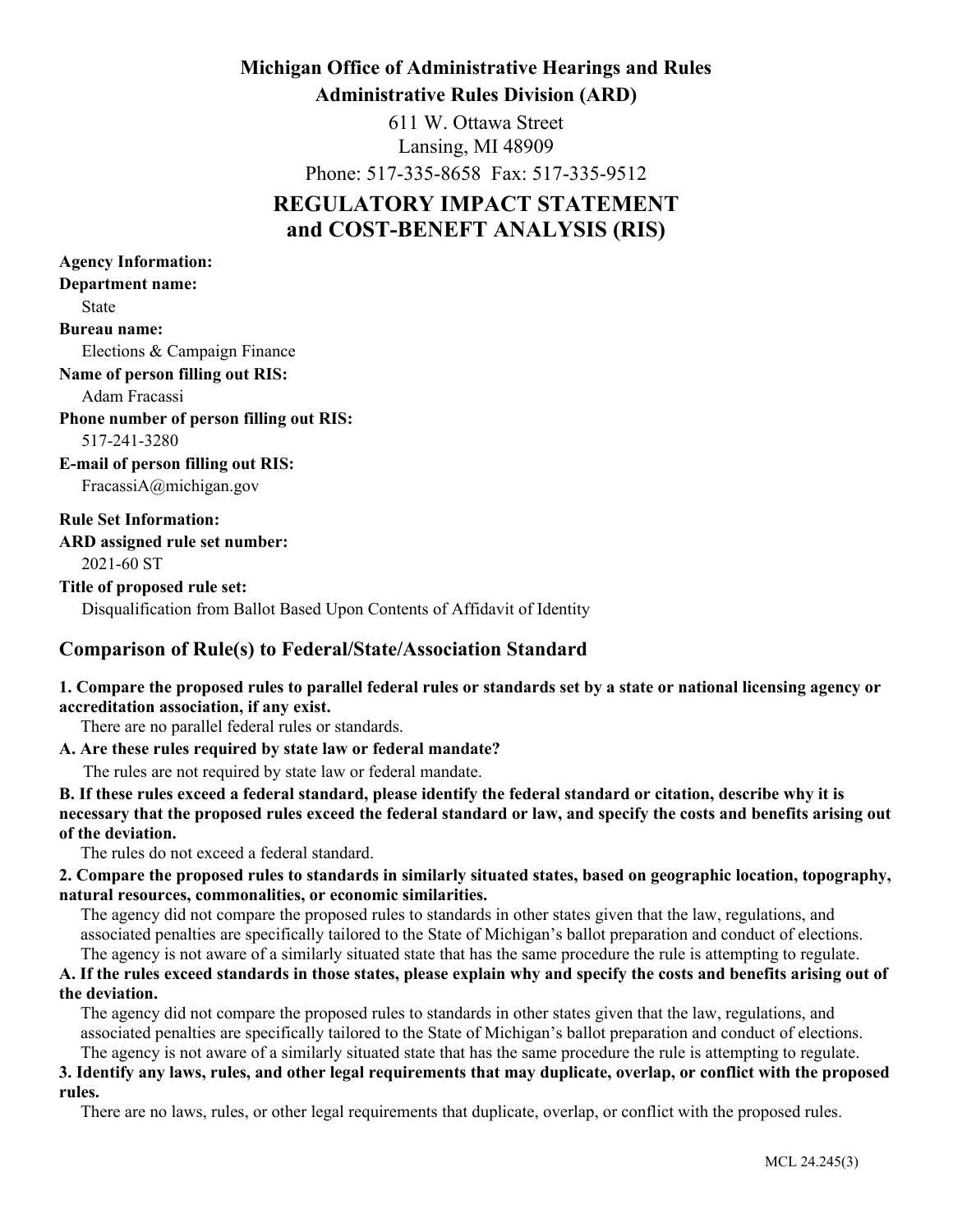**A. Explain how the rules have been coordinated, to the extent practicable, with other federal, state, and local laws applicable to the same activity or subject matter. This section should include a discussion of the efforts undertaken by the agency to avoid or minimize duplication.**

The rules have not been coordinated with other federal, state, and local laws as there are none applicable to the same activity or subject matter.

**4. If MCL 24.232(8) applies and the proposed rules are more stringent than the applicable federally mandated standard, provide a statement of specific facts that establish the clear and convincing need to adopt the more stringent rules.**

MCL 24.232(8) does not apply.

**5. If MCL 24.232(9) applies and the proposed rules are more stringent than the applicable federal standard, provide either the Michigan statute that specifically authorizes the more stringent rules OR a statement of the specific facts that establish the clear and convincing need to adopt the more stringent rules.**

MCL 24.232(9) does not apply.

# **Purpose and Objectives of the Rule(s)**

#### **6. Identify the behavior and frequency of behavior that the proposed rules are designed to alter.**

At least 15 weeks before the August primary election, candidates filing nominating petitions, qualifying petitions or a filing fee to access the ballot for the August primary must also file an affidavit of identity. MCL 168.558. Candidates must certify they are in compliance with the campaign finance act and have filed or paid all outstanding fines, reports, and late filing fees. Candidates providing false information on the affidavit of identity are ineligible to be certified to the ballot by the filing official. MCL 168.558(4).

The rule clarifies mandatory elements necessary to be certified by the filing official and clarifies what qualifies as an outstanding report preventing ballot access.

### **A. Estimate the change in the frequency of the targeted behavior expected from the proposed rules.**

It is not anticipated there will be a change in frequency given that affidavits of identity are mandated to be filed under the Election Law.

#### **B. Describe the difference between current behavior/practice and desired behavior/practice.**

Michigan Election Law was amended in 2018 to prohibit certification of a candidate who provides a false statement on the affidavit of identity. The rules are designed to provide uniform guidance to filing officials on what elements of the affidavit of identity are mandatory, and what filings under the campaign finance act qualify as a mandatory filing. The rule also requires the candidate to inform the filing official of prior jurisdictions where the candidate has run for elective office so the filing official may verify the accuracy of the affidavit of identity.

### **C. What is the desired outcome?**

The rules are designed to provide uniform guidance to filing officials on what elements of the affidavit of identity are mandatory, and what filings under the campaign finance act qualify as a mandatory filing. The rule also requires the candidate to inform the filing official of prior jurisdictions where the candidate has run for elective office so the filing official may verify the accuracy of the affidavit of identity.

### **7. Identify the harm resulting from the behavior that the proposed rules are designed to alter and the likelihood that the harm will occur in the absence of the rule.**

Candidates filing for office file either with the county clerk or the Secretary of State depending on the makeup of the office (districts wholly contained within one county file with the county clerk). Given the recent amendment to the Michigan Election Law, there are ambiguities on what constitutes a false statement on the affidavit of identity, and when outstanding reports, fines, or late filing fees would prevent a candidate from being certified to the ballot. The rules are designed to clarify ambiguities and provide a regulatory framework from processing affidavits of identity.

#### **A. What is the rationale for changing the rules instead of leaving them as currently written?**

There are currently no codified rules on the subject matter.

**8. Describe how the proposed rules protect the health, safety, and welfare of Michigan citizens while promoting a regulatory environment in Michigan that is the least burdensome alternative for those required to comply.**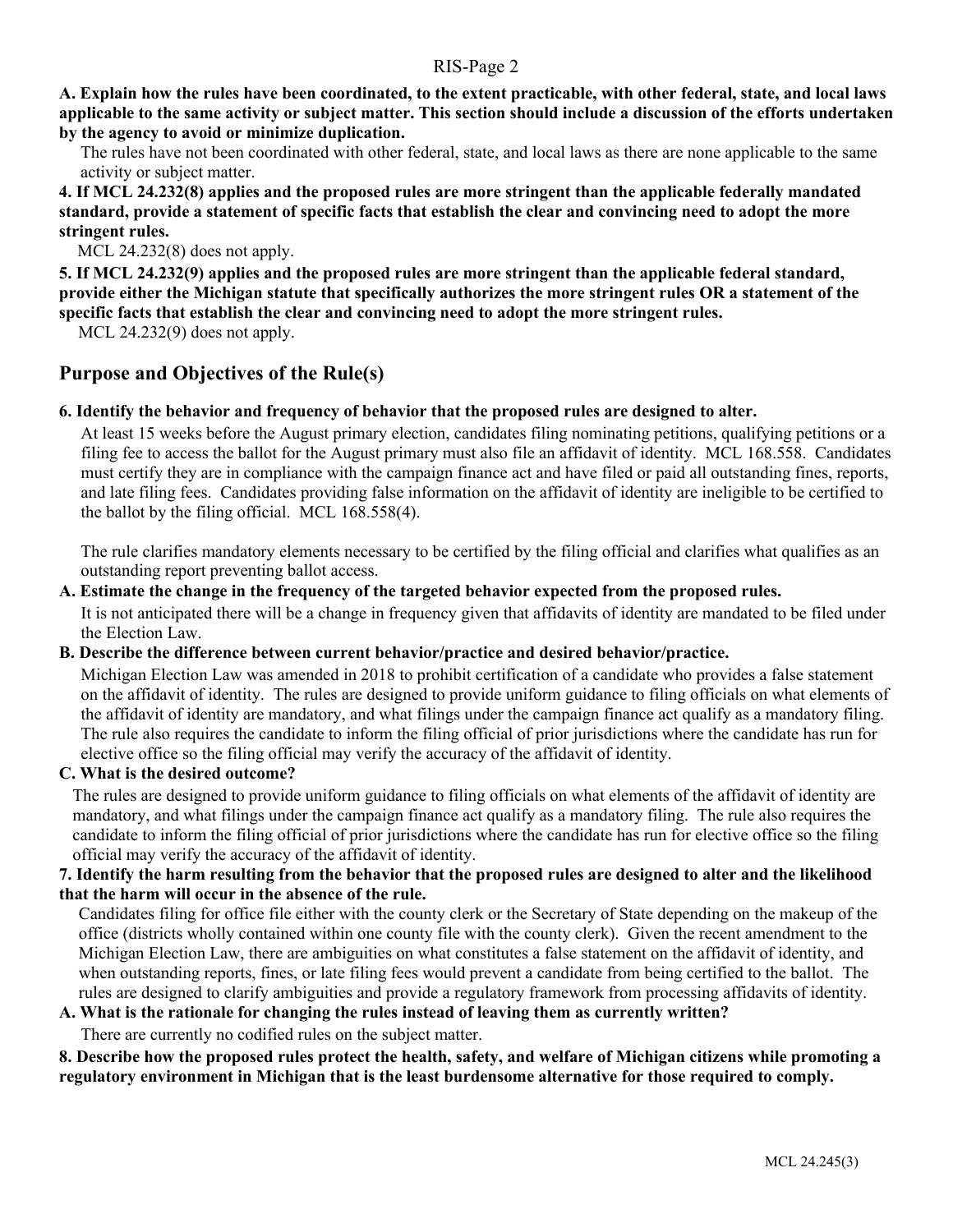The proposed rules provide protections for the public in all of the following ways: (a) setting forth uniform standards for determining whether a candidate should be disqualified from obtaining ballot access based upon a false statement; (b) providing clerks with guidance on what outstanding reports must be filed prior to the filing of the affidavit of identity; (c) providing for clarity for candidates so they may understand the process and avoid disqualification. These measures are designed to protect the public interest in secure, responsible, and fair elections while at the same time promoting a regulatory environment that is the least burdensome for those required to comply.

## **9. Describe any rules in the affected rule set that are obsolete or unnecessary and can be rescinded.**

There are no rules that are obsolete or unnecessary that can be rescinded.

# **Fiscal Impact on the Agency**

Fiscal impact is an increase or decrease in expenditures from the current level of expenditures, i.e. hiring additional staff, higher contract costs, programming costs, changes in reimbursements rates, etc. over and above what is currently expended for that function. It does not include more intangible costs for benefits, such as opportunity costs, the value of time saved or lost, etc., unless those issues result in a measurable impact on expenditures.

#### **10. Please provide the fiscal impact on the agency (an estimate of the cost of rule imposition or potential savings for the agency promulgating the rule).**

It is not expected that the promulgation of rules will have a fiscal impact on the agency promulgating the rules or the Department of State.

## **11. Describe whether or not an agency appropriation has been made or a funding source provided for any expenditures associated with the proposed rules.**

No agency appropriation has been made, and no funding source has been provided, as it is not anticipated that the Department of State will have any expenditures associated with the proposed rules.

**12. Describe how the proposed rules are necessary and suitable to accomplish their purpose, in relationship to the burden(s) the rules place on individuals. Burdens may include fiscal or administrative burdens, or duplicative acts.**

The proposed rules are necessary to clarify ambiguities and provide a regulatory framework from processing affidavits of identity. Best practices used by local clerks were utilized in order to develop the proposed rules, and it is not anticipated that they will impose any fiscal burden.

### **A. Despite the identified burden(s), identify how the requirements in the rules are still needed and reasonable compared to the burdens.**

There are no identified burdens.

# **Impact on Other State or Local Governmental Units**

**13. Estimate any increase or decrease in revenues to other state or local governmental units (i.e. cities, counties, school districts) as a result of the rule. Estimate the cost increases or reductions for other state or local governmental units (i.e. cities, counties, school districts) as a result of the rule. Include the cost of equipment, supplies, labor, and increased administrative costs in both the initial imposition of the rule and any ongoing monitoring.**

There are no estimated increases or decreases in revenues to other state or local governmental units.

### **14. Discuss any program, service, duty, or responsibility imposed upon any city, county, town, village, or school district by the rules.**

The County, City, or Township Clerks are responsible for accepting affidavits of identity where they are the filing office for an elected office. There is no change in this responsibility in the proposed rules. The proposed rules would create a uniform regulatory structure and codify best practices currently in use by several jurisdictions. Filing officials would still be responsible for reviewing the affidavit of identity and ensuring that candidates are eligible to qualify for ballot access.

**A. Describe any actions that governmental units must take to be in compliance with the rules. This section should include items such as record keeping and reporting requirements or changing operational practices.**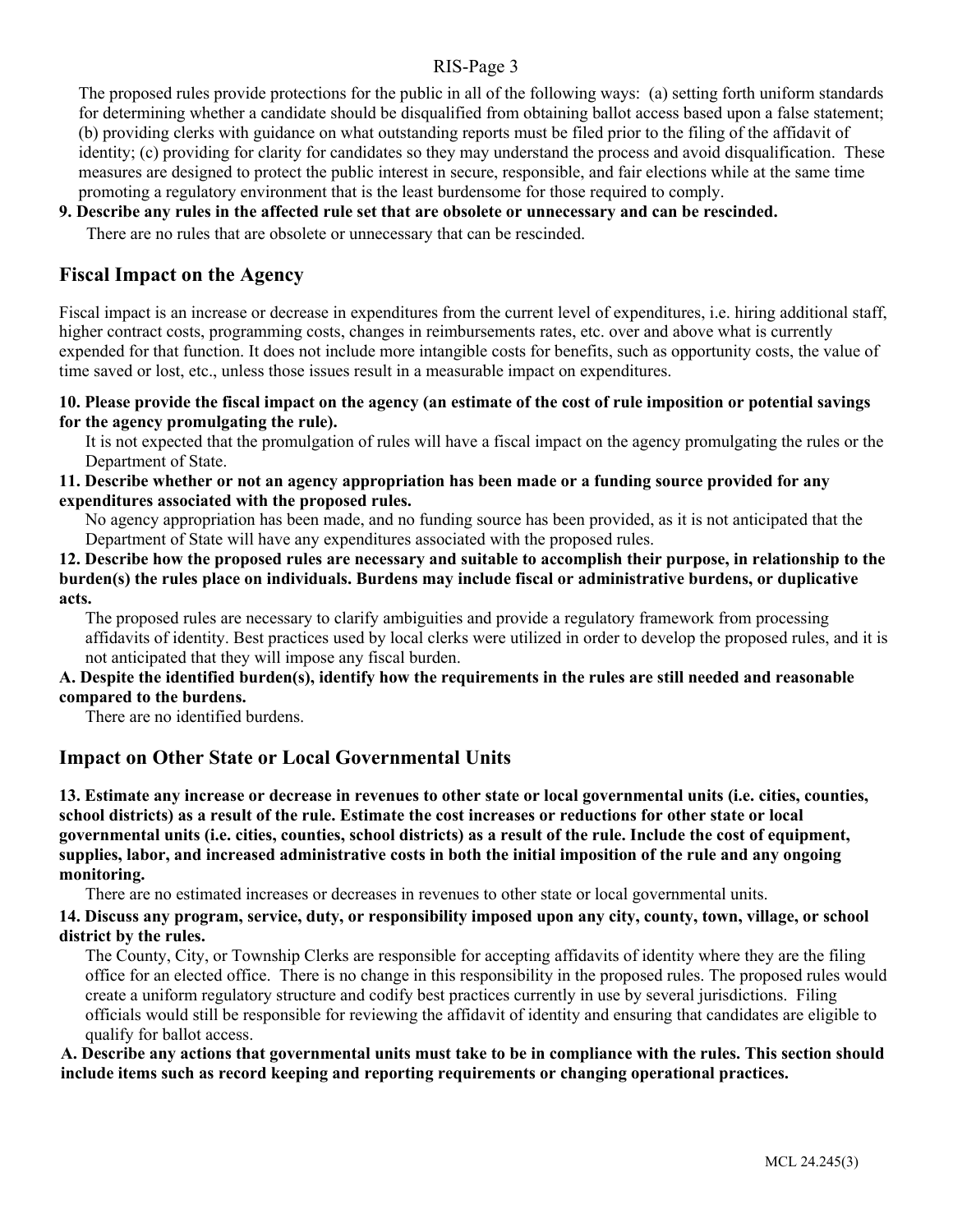A filing official would need to review the affidavit of identity, verify that all mandatory elements are present, and verify the candidate does not owe any outstanding fines, late filing fees, or reports under the Campaign Finance Act. Affidavits of identity are already subjected to a retention period under the campaign finance act that the proposed rules would not alter.

## **15. Describe whether or not an appropriation to state or local governmental units has been made or a funding source provided for any additional expenditures associated with the proposed rules.**

An appropriation has not been made because additional expenditures associated with the rules are not anticipated.

# **Rural Impact**

**16. In general, what impact will the rules have on rural areas?**

The proposed rules are not expected to impact rural areas.

**A. Describe the types of public or private interests in rural areas that will be affected by the rules.**

The proposed rules should have no impact on public or private interests in rural areas.

### **Environmental Impact**

**17. Do the proposed rules have any impact on the environment? If yes, please explain.** 

The proposed rules will not have an impact on the environment.

# **Small Business Impact Statement**

**18. Describe whether and how the agency considered exempting small businesses from the proposed rules.**

The proposed rules do not apply to small businesses.

**19. If small businesses are not exempt, describe (a) the manner in which the agency reduced the economic impact of the proposed rules on small businesses, including a detailed recitation of the efforts of the agency to comply with the mandate to reduce the disproportionate impact of the rules upon small businesses as described below (in accordance with MCL 24.240(1)(a-d)), or (b) the reasons such a reduction was not lawful or feasible.**

The proposed rules do not apply to small businesses.

**A. Identify and estimate the number of small businesses affected by the proposed rules and the probable effect on small businesses.**

The proposed rules do not apply to small businesses.

**B. Describe how the agency established differing compliance or reporting requirements or timetables for small businesses under the rules after projecting the required reporting, record-keeping, and other administrative costs.**

The proposed rules do not apply to small businesses and will not have an impact on their reporting requirements.

**C. Describe how the agency consolidated or simplified the compliance and reporting requirements for small businesses and identify the skills necessary to comply with the reporting requirements.** 

The agency did not consolidate or simplify the compliance and reporting requirements for small businesses as the proposed rules do not apply to small businesses.

**D. Describe how the agency established performance standards to replace design or operation standards required by the proposed rules.**

The proposed rules do not apply to performance, design, or operation standards.

**20. Identify any disproportionate impact the proposed rules may have on small businesses because of their size or geographic location.**

The proposed rules do not apply to small businesses.

**21. Identify the nature of any report and the estimated cost of its preparation by small businesses required to comply with the proposed rules.**

There are no estimated costs for small businesses as the proposed rules do not apply to small businesses.

# **22. Analyze the costs of compliance for all small businesses affected by the proposed rules, including costs of equipment, supplies, labor, and increased administrative costs.**

There are no costs of compliance as the proposed rules do not apply to small businesses.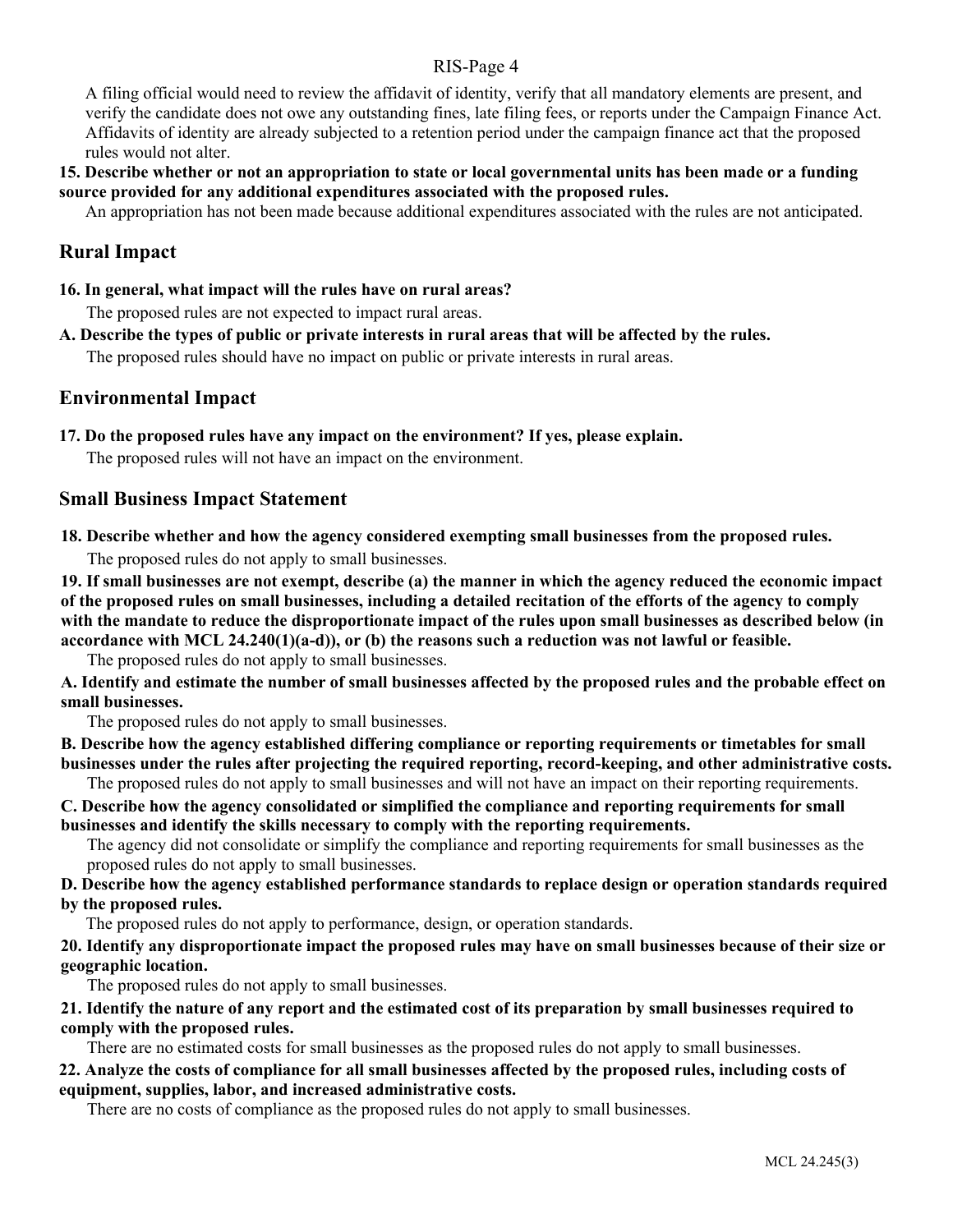## **23. Identify the nature and estimated cost of any legal, consulting, or accounting services that small businesses would incur in complying with the proposed rules.**

There are no estimated costs for small businesses as the proposed rules do not apply to small businesses.

## **24. Estimate the ability of small businesses to absorb the costs without suffering economic harm and without adversely affecting competition in the marketplace.**

There are no estimated costs for small businesses as the proposed rules do not apply to small businesses.

# **25. Estimate the cost, if any, to the agency of administering or enforcing a rule that exempts or sets lesser standards for compliance by small businesses.**

There are no estimated costs to the agency for administration or enforcement against small businesses as the proposed rules do not apply to small businesses.

## **26. Identify the impact on the public interest of exempting or setting lesser standards of compliance for small businesses.**

The proposed rules do not apply to small businesses so there should be no impact on the standards of compliance.

**27. Describe whether and how the agency has involved small businesses in the development of the proposed rules.** The agency has not involved small businesses in the development because the proposed rules do not apply to small businesses.

# **A. If small businesses were involved in the development of the rules, please identify the business(es).**

No small businesses were involved because the proposed rules do not apply to small businesses. The Michigan County Clerks Association and the Michigan Association of Municipal Clerks were asked to provide feedback which was incorporated prior to submission.

# **Cost-Benefit Analysis of Rules (independent of statutory impact)**

# **28. Estimate the actual statewide compliance costs of the rule amendments on businesses or groups.**

It is not anticipated that there will be any statewide compliance costs.

## **A. Identify the businesses or groups who will be directly affected by, bear the cost of, or directly benefit from the proposed rules.**

Filing officials will be directly responsible as they are the individuals accepting the affidavit of identity. It is not anticipated that any additional costs, direct or indirect, would be incurred by the filing official.

### **B. What additional costs will be imposed on businesses and other groups as a result of these proposed rules (i.e. new equipment, supplies, labor, accounting, or recordkeeping)? Please identify the types and number of businesses and groups. Be sure to quantify how each entity will be affected.**

There will be no costs imposed as a result of the proposed rules. It is anticipated that the rules can be followed with the resources currently given to the local clerks.

### **29. Estimate the actual statewide compliance costs of the proposed rules on individuals (regulated individuals or the public). Include the costs of education, training, application fees, examination fees, license fees, new equipment, supplies, labor, accounting, or recordkeeping.**

It is not anticipated that there will be any actual compliance costs of the proposed rules on individuals.

### **A. How many and what category of individuals will be affected by the rules?**

Candidates running for office will be affected because Michigan Election Law mandates that an affidavit of identity be filed in order to access the ballot. An exact number is unknown as it varies from each election.

# **B. What qualitative and quantitative impact do the proposed changes in rules have on these individuals?**

The proposed rules would create a uniform regulatory structure and codify best practices currently in use by several jurisdictions. Candidates will continue to file affidavits of identity, but will be required to notify the filing official of prior jurisdictions in which they have run for office. It is not anticipated this will have a quantitative impact.

# **30. Quantify any cost reductions to businesses, individuals, groups of individuals, or governmental units as a result**

### **of the proposed rules.**

There are no cost reductions for businesses, individuals, groups of individuals, or governmental units as a result of the proposed rules.

### **31. Estimate the primary and direct benefits and any secondary or indirect benefits of the proposed rules. Please provide both quantitative and qualitative information, as well as your assumptions.**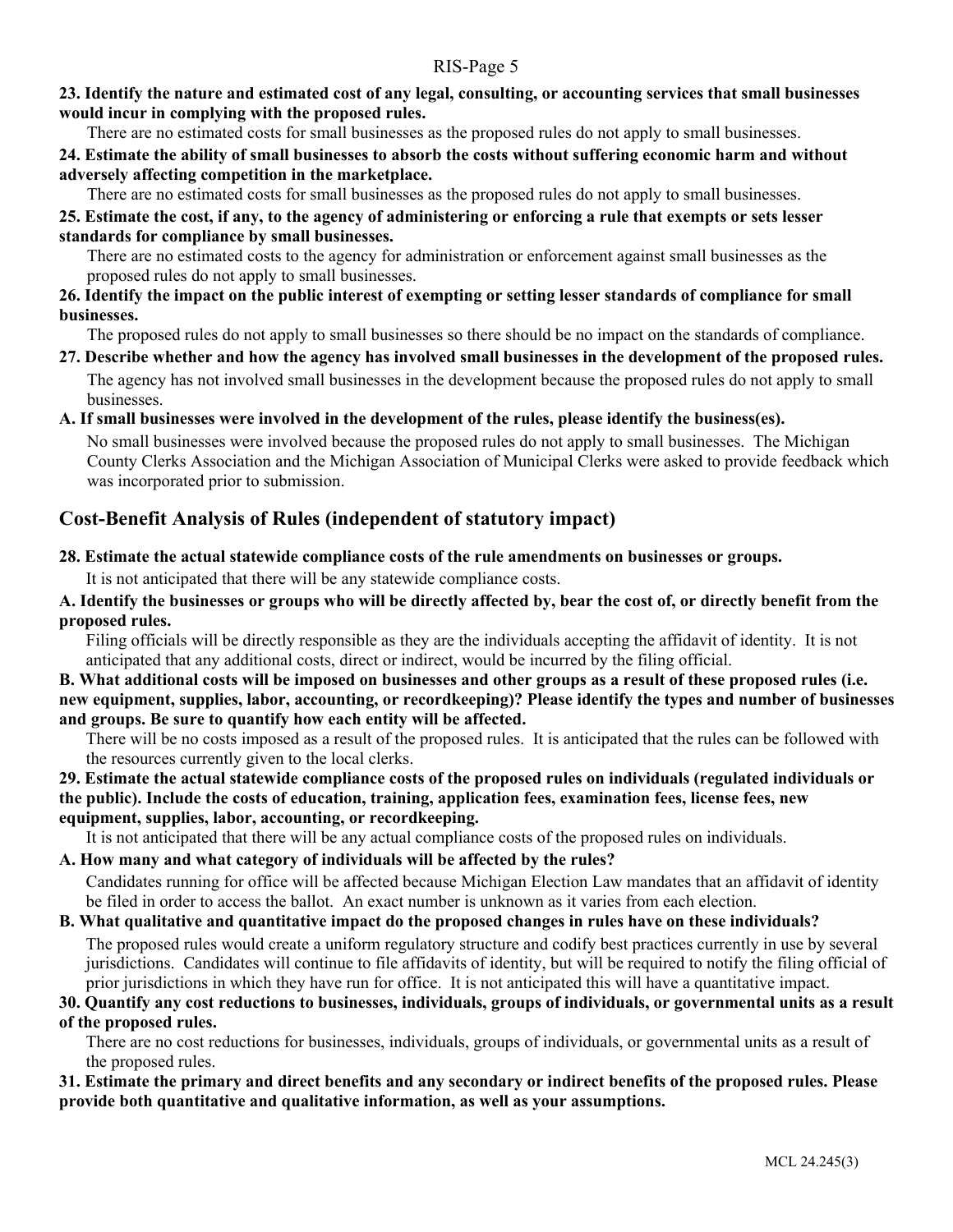The purpose of the proposed set of rules is provide a uniform regulatory system that provides consistency in the administration of elections by providing guidance to filing officials and candidates on the mandatory elements of the affidavit of identity and when failing to comply with the mandatory elements will result in ballot disqualification. It is not anticipated that this will have a quantitative impact.

**32. Explain how the proposed rules will impact business growth and job creation (or elimination) in Michigan.** The proposed rules will not impact business growth and job creation in Michigan.

**33. Identify any individuals or businesses who will be disproportionately affected by the rules as a result of their industrial sector, segment of the public, business size, or geographic location.**

It is not anticipated that individuals or businesses will be disproportionately affected by the rules as a result of their industrial sector, segment of the public, business size, or geographic location.

**34. Identify the sources the agency relied upon in compiling the regulatory impact statement, including the methodology utilized in determining the existence and extent of the impact of the proposed rules and a costbenefit analysis of the proposed rules.**

The agency relied upon the Department of State's current practice, comments provided by city and township clerks, and current procedures used by filing officials. The agency relied upon agency staff and its regulatory experience to formulate estimates and assumptions and determine the need for the proposed rules.

#### **A. How were estimates made, and what were your assumptions? Include internal and external sources, published reports, information provided by associations or organizations, etc., that demonstrate a need for the proposed rules.**

The agency relied upon agency staff and its regulatory and administrative experience to determine the impact of the proposed rules. The agency also looked to local elections officials and clerks' associations and relied on their expertise for feedback, and looked to other jurisdictions when determining the existence and extent of the impact of the proposed rules.

# **Alternative to Regulation**

**35. Identify any reasonable alternatives to the proposed rules that would achieve the same or similar goals.**

In order to create a safe, secure, and responsible system, there is no reasonable alternative to achieve the same or similar goals.

### **A. Please include any statutory amendments that may be necessary to achieve such alternatives.**

In order to create a safe, secure and responsible system, there is no reasonable alternative to achieve the same or similar goals.

**36. Discuss the feasibility of establishing a regulatory program similar to that proposed in the rules that would operate through private market-based mechanisms. Please include a discussion of private market-based systems utilized by other states.**

A regulatory program established by a private third-party is not feasible because the subject of the rules concerns the administration of elections. Michigan Election Law reserves this power solely to the Secretary of State, Bureau of Elections, County, City and Township clerks. The agency is not aware of a private market-based system, as opposed to a state regulatory body for this purposes, utilized in other states.

**37. Discuss all significant alternatives the agency considered during rule development and why they were not incorporated into the rules. This section should include ideas considered both during internal discussions and discussions with stakeholders, affected parties, or advisory groups.**

Due to the nature of regulating the manner of elections, no significant alternatives to reasonable regulation were considered during the development of the proposed rules. Significant provisions of the proposed rules are intended to codify the current practices. The agency solicited feedback from clerks and incorporated many suggestions and revisions into the proposed rules.

# **Additional Information**

**38. As required by MCL 24.245b(1)(c), please describe any instructions regarding the method of complying with the rules, if applicable.**